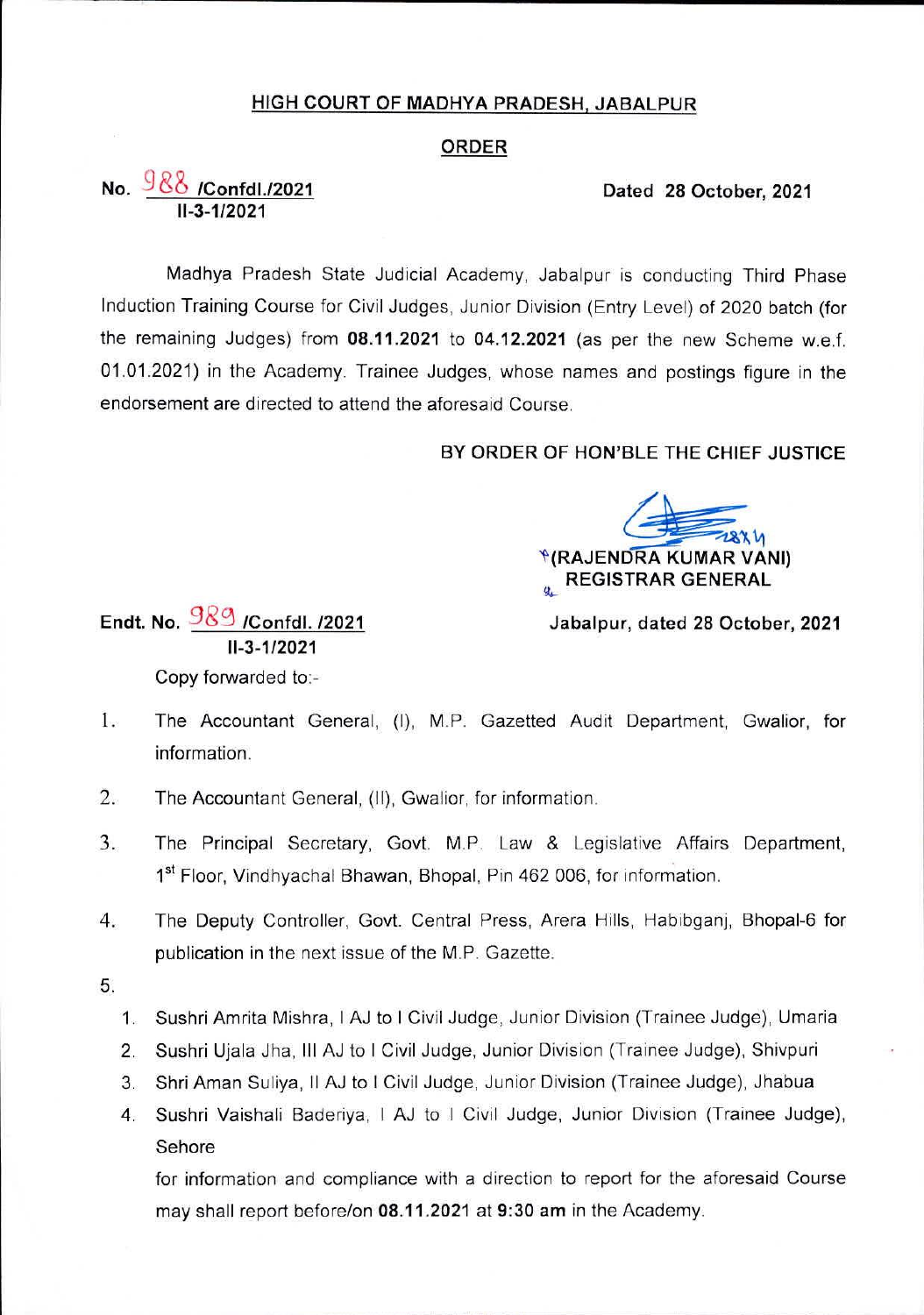The participant Civil Judges are directed to observe the following instructions:

- to ensure that they have undertaken the RT PCR test 48 hours prior to arrival in the Academy and to bring with them the RT PCR Negative Report and COVID-19 Vaccination Certificate for being submitted at reception of MPSJA on arrival.
- the participant Civil Judges shall follow all COVID-19 pandemic protocol like wearing mask, observing social distancing, sanitization etc. during the Course as well as during their stay in MPSJA.
- to apprise themselves with the contents of the Joining Instructions available on the MPSJA website [www.mpsja.mphc.gov.in](http://www.mpsja.mphc.gov.in) and observe the same.
- to attend the Course in prescribed uniform i.e. Black coat, white shirt, grey trousers and black tie in case of men and white saree and blouse with black coat, in case of ladies.
- the participant Civil Judges shall not seek exemption except in case of vis major. Under such a circumstance, the application shall be forwarded to the MPSJA after due examination/ verification from the respective Principal District Judge accompanied with their report.
- to send their travel itinerary to the Academy well in advance via email at [mpiotri@qmail.com](mailto:mpiotri@qmail.com).
- the Guest House of the Academy shall be available a day prior to the commencement of the Course.
- duly filled in Registration form shall be positively submitted by the participants on their arrival in the Academy.
- The Principal District Judge, **Umaria/ Shivpuri/ Jhabua/ Sehore** for information and necessary action with a request to instruct the participant Civil Judges to remain present at MPSJA, Jabalpur on the date and time given in the order, positively. 6.
- Director/ Faculty Members (Senior/Junior)/ Deputy Director/ OSD <sup>I</sup> & II, Madhya Pradesh State Judicial Academy, Jabalpur for information. 7.